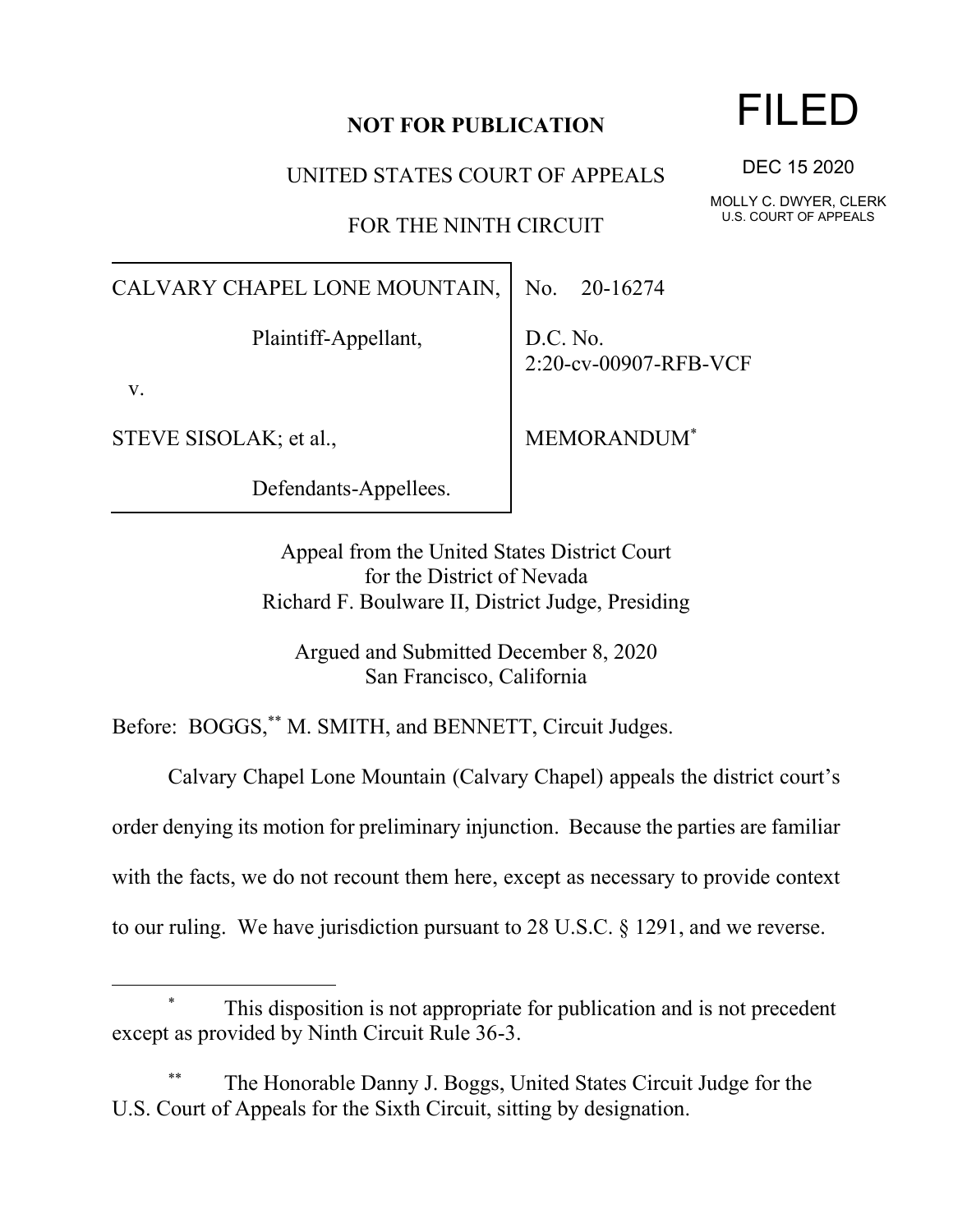1. Pursuant to our concurrently filed opinion in *Calvary Chapel Dayton Valley v. Sisolak*, No. 20-16169, Directive 021 (the Directive) is not neutral or generally applicable.<sup>1</sup> See Roman Catholic Diocese of Brooklyn v. Cuomo, --- S. Ct. ----, 2020 WL 6948354, at \*2 (2020) (per curiam). The Directive treats numerous secular activities and entities significantly better than religious worship services. We must, therefore, review the Directive under strict scrutiny. Although slowing the spread of COVID-19 is a compelling interest, the Directive is not narrowly tailored to serve that interest because, for example, the Directive could have tied the maximum attendance allowed at a religious service to the size of the house of worship. *See id.* Accordingly, the Directive does not survive strict scrutiny review.<sup>2</sup>

<sup>&</sup>lt;sup>1</sup> The district court properly analyzed Calvary Chapel's Equal Protection Claim as a Free Exercise claim.

<sup>&</sup>lt;sup>2</sup> Although the Directive is no longer in effect, we held in an order denying the State's motion to dismiss that Calvary Chapel's case is not moot. Governor Sisolak could restore the Directive's restrictions just as easily as he replaced them, or impose even more severe restrictions. *See Friends of the Earth, Inc. v. Laidlaw Envtl. Servs. (TOC), Inc.*, 528 U.S. 167, 189 (2000); *see also Elim Romanian Pentecostal Church v. Pritzker*, 962 F.3d 341, 344–45 (7th Cir. 2020). In fact, Governor Sisolak has issued numerous emergency directives after the Directive. For example, Directive 035, which is currently in effect, limits houses of worship to "the lesser of 25% of the listed fire code capacity or 50 persons." In contrast, it imposes only a 25% limit on commercial entities such as casinos; bowling alleys, arcades, miniature golf facilities, amusement parks, and theme parks; restaurants, food establishments, breweries, distilleries, and wineries; museums, art galleries, zoos, and aquariums; and gyms, fitness facilities, and fitness studios. **Declaration of Emergency for Directive 035, [https://gov.nv.gov/News/Emergency\\_Orders/2020/2020-11-24\\_-](https://gov.nv.gov/News/Emergency_Orders/2020/2020-11-24_-_COVID19_Emergency_Declaration_Directive_035) COVID19 Emergency Declaration Directive 035.** Although the only directive before us today is the Directive, we emphasize that all subsequent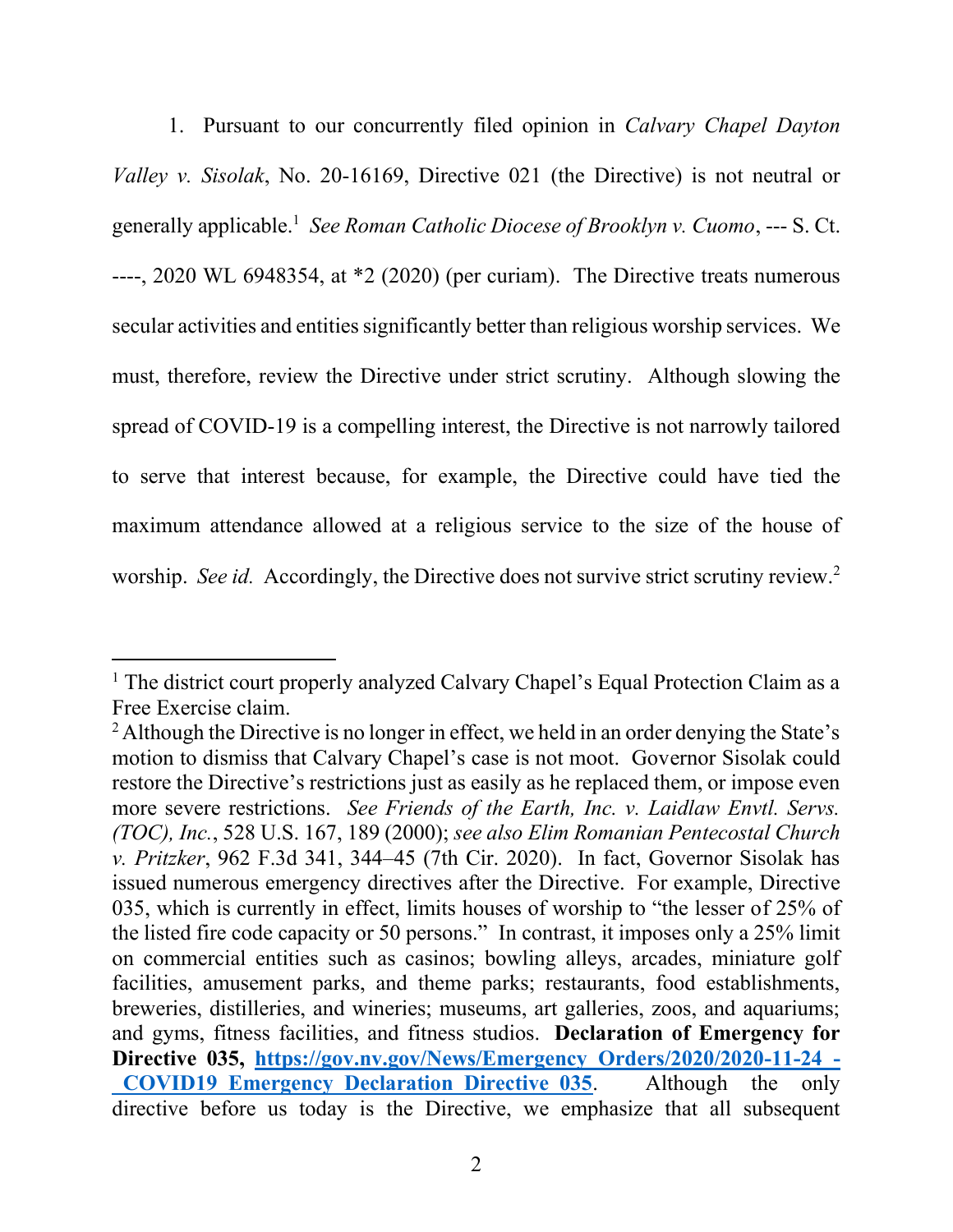2. The district court properly declined to exercise supplemental jurisdiction over Calvary Chapel's state constitutional claim. Calvary Chapel's claim raises a novel and complex issue of Nevada law, *see* 28 U.S.C. § 1367(c)(1), and a federal court may not "instruct[] state officials on how to conform their conduct to state law," *Pennhurst State Sch. & Hosp. v. Halderman*, 465 U.S. 89, 106 (1984).

3. For the reasons noted, Calvary Chapel has demonstrated a likelihood of success on the merits of its Free Exercise claim. It has also established that the occupancy limitations contained in the Directive—if enforced—will cause irreparable harm, and that the issuance of an injunction is in the public interest. *See Roman Catholic Diocese*, 2020 WL 6948354, at \*3; *Winter v. Nat. Res. Def. Council, Inc.*, 555 U.S. 7, 20 (2008). Accordingly, we reverse the district court, instruct the district court to employ strict scrutiny review to its analysis of the Directive, and preliminarily enjoin the State from imposing attendance limitations on in-person services in houses of worship that are less favorable than 25% of the fire-code capacity. The district court may modify this preliminary injunctive relief, consistent with this disposition and general equitable principles. *See Winter*, 555 U.S. at 20. We encourage the district court to act expeditiously in connection with any such modification.

directives are subject to the same principles outlined in this disposition, and that many of the issues we identify in the Directive persist in Directive 035.